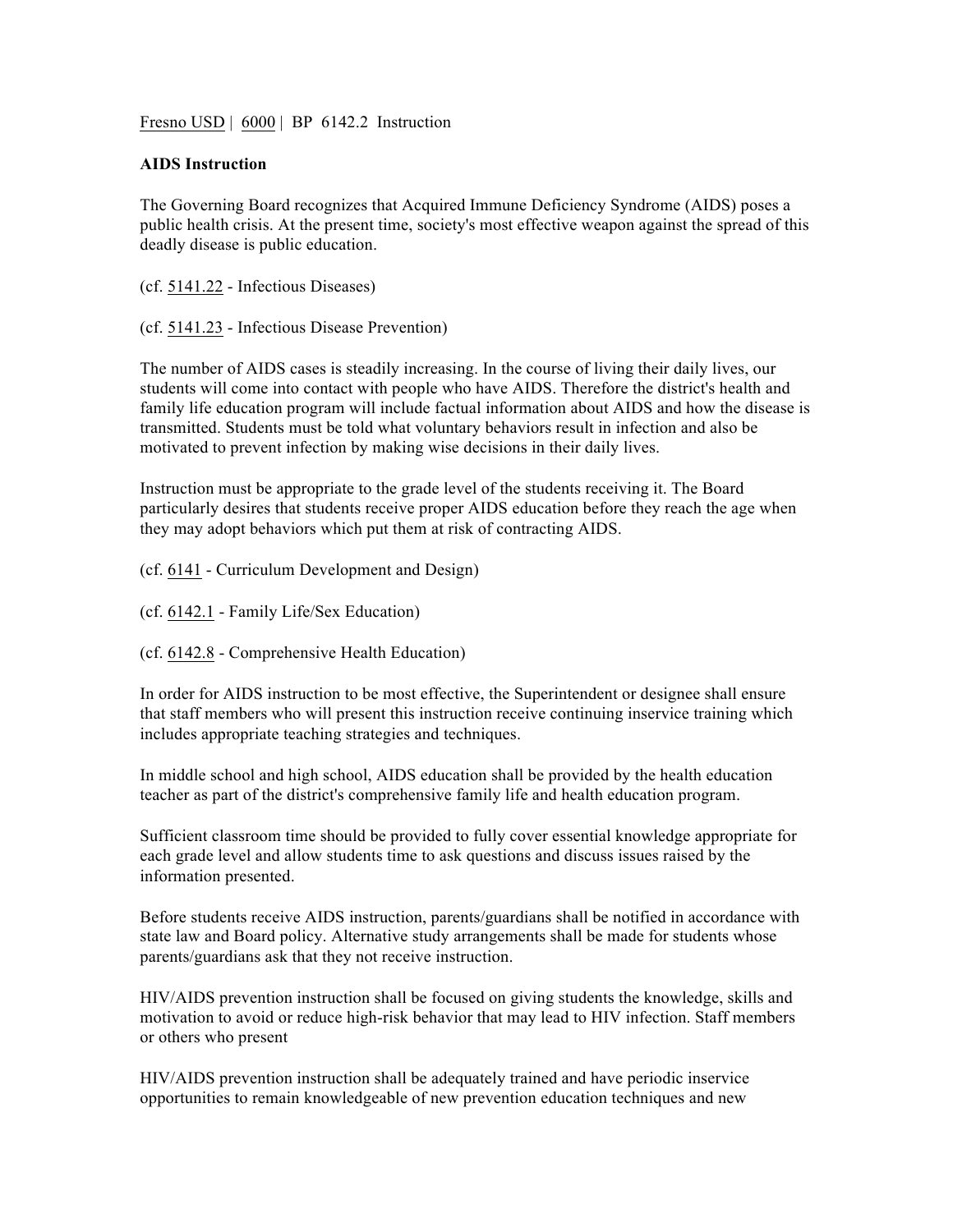developments in the scientific understanding of HIV/AIDS. Other staff members and parents/guardians also shall have access to HIV/AIDS information in order to reinforce universal precautions and to present consistent messages and attitudes to students.

(cf. 4119.43/4219.43/4319.43 - Universal Precautions)

- (cf. 6141 Curriculum Development and Evaluation)
- (cf. 1312.2 Complaints concerning Instructional Material)
- (cf. 5141.23 Infectious Disease Prevention)
- (cf. 5145.1 Notification of Legal Rights)
- (cf. 6142.1 Family Life/Sex Education)
- (cf. 6142.8 Comprehensive Health Education)

Parent/Guardian Notification

At the beginning of the school year, the Superintendent or designee shall provide the parent/guardian of each student with written notice, pursuant to law and administrative regulation, explaining the purpose of the AIDS prevention instruction. (Education Code 48980, 51201.5)

This notice shall specify that a parent/guardian may request that his/her child not receive instruction in AIDS prevention. (Education Code 51201.5)

(cf. 5145.6 Parental Notifications)

The Superintendent or designee shall inform parents/guardians of their right to inspect all instructional materials related to HIV/AIDS instruction, and shall provide opportunities for inspection of materials before they are presented to students. (Education Code 51550)

(cf. 1312.2 - Complaints Concerning Instructional Materials)

A student shall not be subject to disciplinary action, academic penalty, or other sanction if the student's parent/guardian declines to permit the student to receive AIDS prevention instruction, and the student does not receive the instruction. (Education Code 51201.5, 51554, 51555)

An alternative educational activity shall be made available to students whose parents/guardians have requested that they not receive AIDS prevention instruction. The alternative educational activity shall occur while the AIDS prevention instruction is being delivered. (Education Code 51201.5, 51555)

Legal Reference:

## EDUCATION CODE

48980 Notice at beginning of term